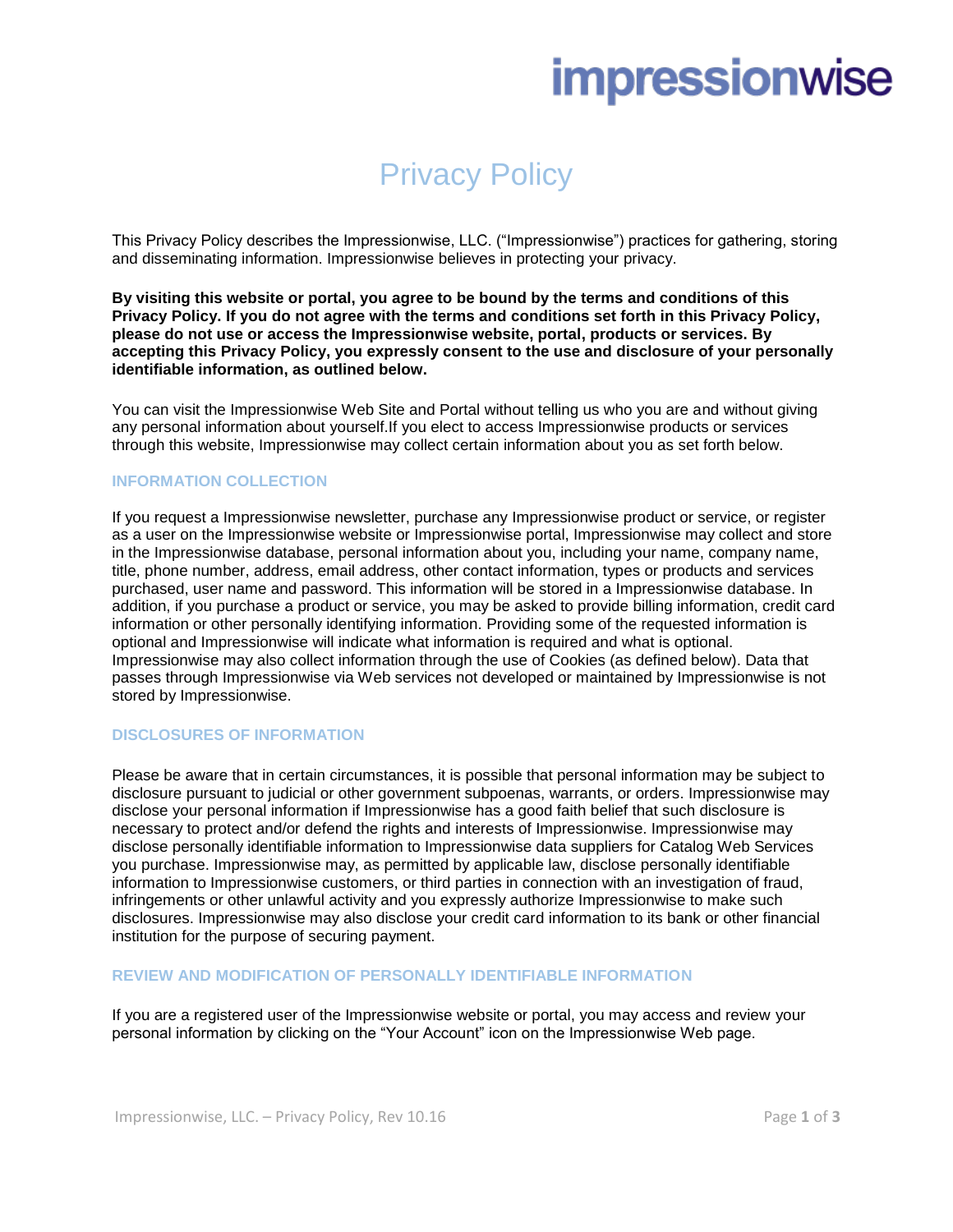# **LINKS TO EXTERNAL SITES**

Impressionwise websites may contain links to other websites. Impressionwise is not responsible for the privacy practices or the content of those other websites.

# **SHARING INFORMATION**

Impressionwise will not sell, rent or lease to others your personally identifiable information.

#### **COOKIES**

A "Cookie" is a data files that may be downloaded to your computer when you visit the Impressionwise website or portal that permits the Impressionwise server to identify your browser whenever you interact with the Impressionwise website or portal. Impressionwise uses cookies to recognize repeat visits by users of its site and information about its users' interactions with the website. Impressionwise may use Cookies or other technologies so that Impressionwise can better serve you when you return to the Impressionwise site. Impressionwise does not use Cookies or similar technology to cross–relate personal information about Impressionwise visitors. You can set your browser to notify you when you receive a Cookie, giving you the chance to decide whether to accept it. If you reject Cookies, you will be required to manually log in to the portal or website upon each return visit.

# **SECURITY**

Impressionwise stores personally identifiable information in a secure manner and considers it to be part of the assets of its business. To prevent unauthorized access, maintain data accuracy and ensure the appropriate use of information, Impressionwise has put in place, physical, electronic and administrative procedures to safeguard and secure the information it collects online. However, data security is constantly evolving. As such, you should consider any communication or information you transmit to Impressionwise as non–confidential, and you agree that Impressionwise will not be liable or responsible if information that belongs to you is intercepted and used by an unauthorized recipient.

#### **CHILDREN**

Impressionwise uses reasonable efforts not to collect, use or disclose personally identifiable information from children under the age of 13. This website and the products and services distributed through this website are not targeted at children and children may not purchase any of the Impressionwise products or services.

#### **INTERNATIONAL TRANSFER**

When we collect personal information from you on our website, we follow the privacy principles and comply with the U.S.-EU & U.S.-Swiss Safe Harbor Frameworks as set forth by the U.S. Department of Commerce regarding the collection, use and retention of personal information from European Union member countries and Switzerland. Impressionwise has certified that it adheres to the Safe Harbor Privacy Principles of notice, choice, onward transfer, security, data integrity, access, and enforcement. To learn more about the Safe Harbor program, and to view Impressionwise's certification, please visit http://www.export.gov/safeharbor/